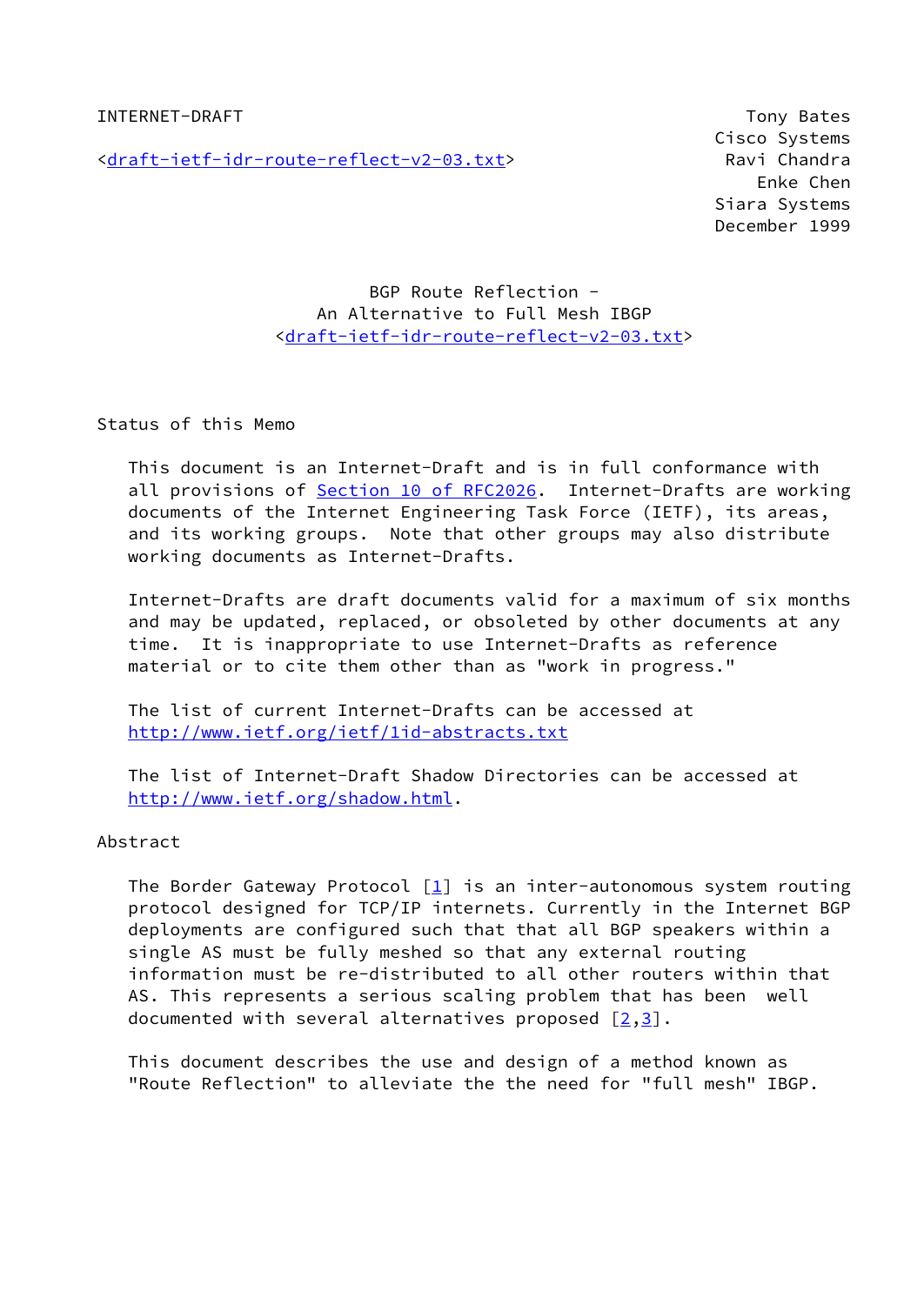INTERNET-DRAFT BGP Route Reflection December 1999

## <span id="page-1-0"></span>[1](#page-1-0). Introduction

 Currently in the Internet, BGP deployments are configured such that that all BGP speakers within a single AS must be fully meshed and any external routing information must be re-distributed to all other routers within that AS. For n BGP speakers within an AS that requires to maintain  $n*(n-1)/2$  unique IBGP sessions. This "full mesh" requirement clearly does not scale when there are a large number of IBGP speakers each exchanging a large volume of routing information, as is common in many of todays internet networks.

 This scaling problem has been well documented and a number of proposals have been made to alleviate this  $[2,3]$  $[2,3]$  $[2,3]$ . This document represents another alternative in alleviating the need for a "full mesh" and is known as "Route Reflection". This approach allows a BGP speaker (known as "Route Reflector") to advertise IBGP learned routes to certain IBGP peers. It represents a change in the commonly understood concept of IBGP, and the addition of two new optional transitive BGP attributes to prevent loops in routing updates.

This document is a revision of  $RFC1966 [4]$  $RFC1966 [4]$  $RFC1966 [4]$  $RFC1966 [4]$ , and it includes editorial changes, clarifications and corrections based on the deployment experience with route reflection. These revisions are summarized in the Appendix.

<span id="page-1-1"></span>[2](#page-1-1). Design Criteria

Route Reflection was designed to satisfy the following criteria.

o Simplicity

 Any alternative must be both simple to configure as well as understand.

o Easy Transition

 It must be possible to transition from a full mesh configuration without the need to change either topology or AS. This is an unfortunate management overhead of the technique proposed in  $[3]$  $[3]$ .

o Compatibility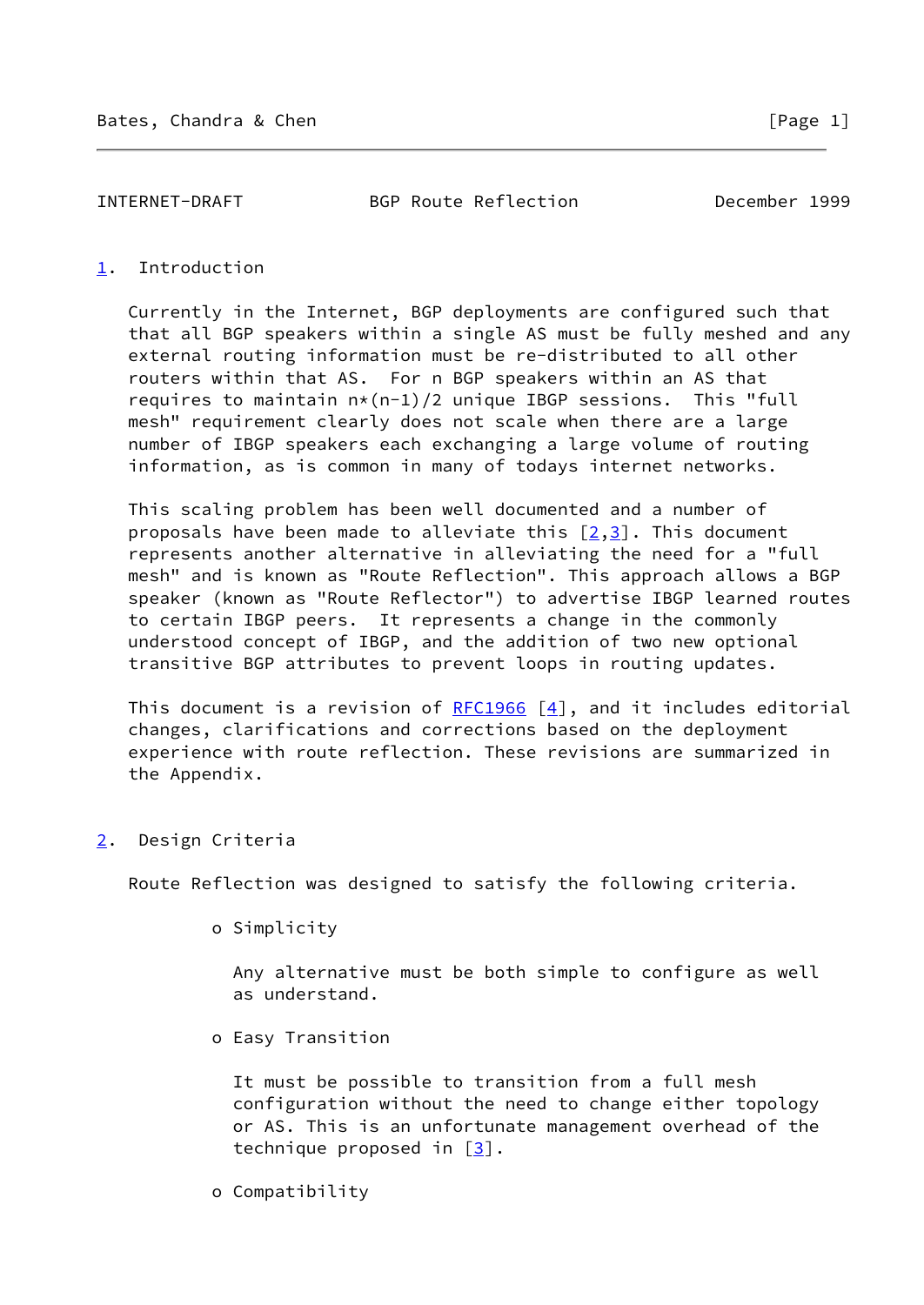It must be possible for non compliant IBGP peers to continue be part of the original AS or domain without any loss of BGP routing information.

Bates, Chandra & Chen **Example 2** and the control of Page 2]

INTERNET-DRAFT BGP Route Reflection December 1999

 These criteria were motivated by operational experiences of a very large and topology rich network with many external connections.

<span id="page-2-0"></span>[3](#page-2-0). Route Reflection

 The basic idea of Route Reflection is very simple. Let us consider the simple example depicted in Figure 1 below.



Figure 1: Full Mesh IBGP

 In ASX there are three IBGP speakers (routers RTR-A, RTR-B and RTR- C). With the existing BGP model, if RTR-A receives an external route and it is selected as the best path it must advertise the external route to both RTR-B and RTR-C. RTR-B and RTR-C (as IBGP speakers) will not re-advertise these IBGP learned routes to other IBGP speakers.

 If this rule is relaxed and RTR-C is allowed to advertise IBGP learned routes to IBGP peers, then it could re-advertise (or reflect) the IBGP routes learned from RTR-A to RTR-B and vice versa. This would eliminate the need for the IBGP session between RTR-A and RTR-B as shown in Figure 2 below.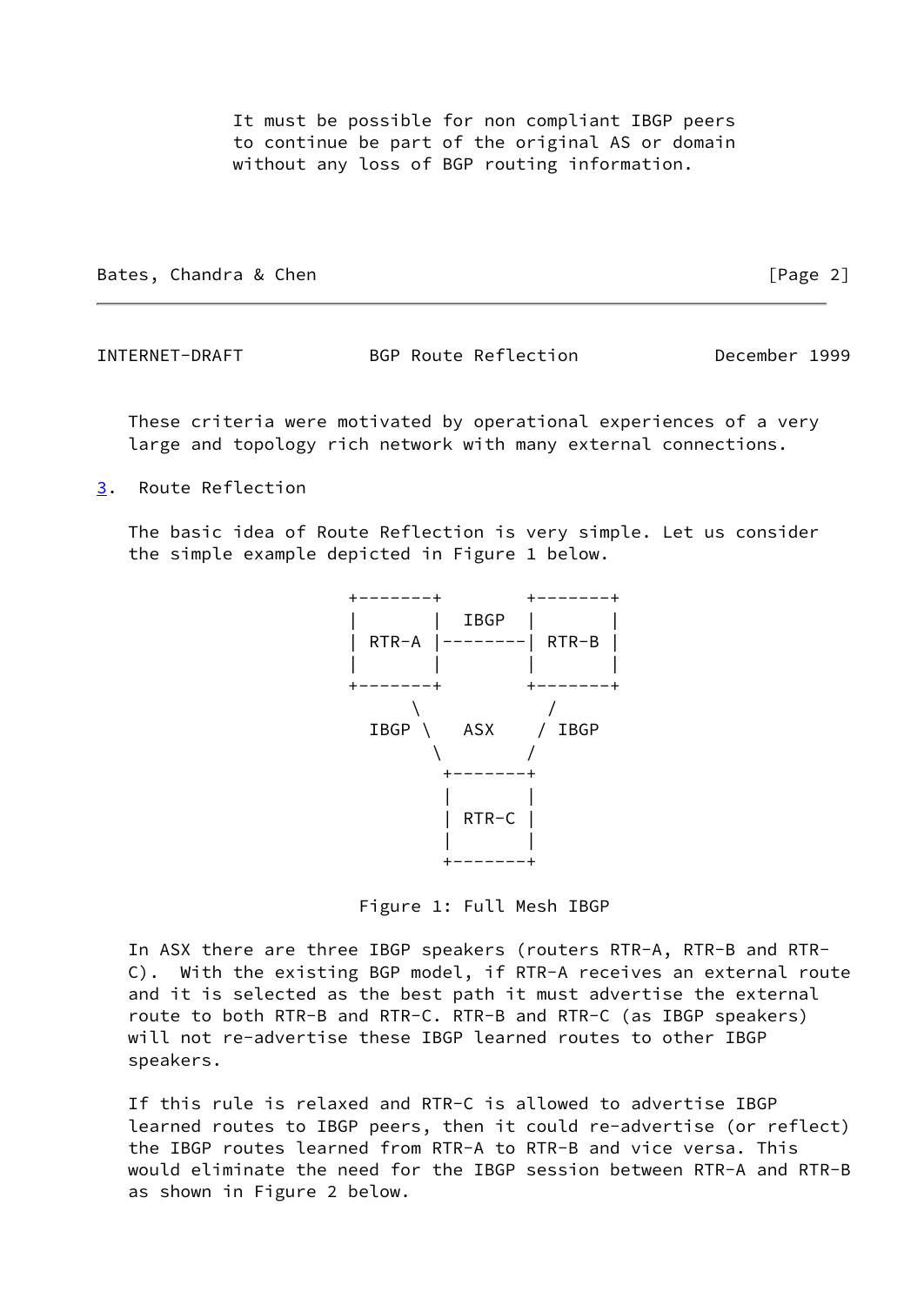Bates, Chandra & Chen **Exercise 2018** [Page 3]

INTERNET-DRAFT BGP Route Reflection December 1999



Figure 2: Route Reflection IBGP

The Route Reflection scheme is based upon this basic principle.

## <span id="page-3-0"></span>[4](#page-3-0). Terminology and Concepts

 We use the term "Route Reflection" to describe the operation of a BGP speaker advertising an IBGP learned route to another IBGP peer. Such a BGP speaker is said to be a "Route Reflector" (RR), and such a route is said to be a reflected route.

The internal peers of a RR are divided into two groups: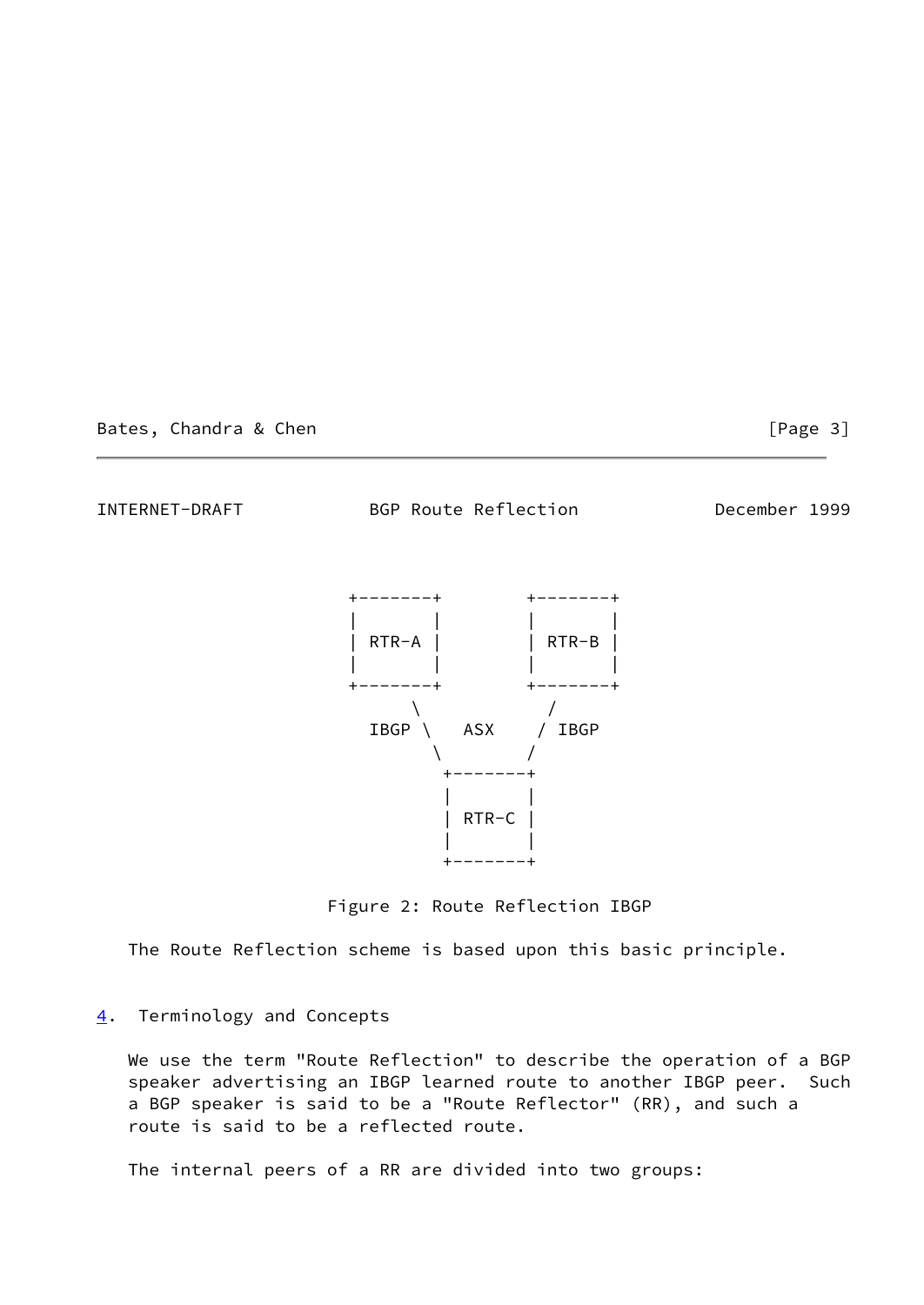- 1) Client Peers
- 2) Non-Client Peers

 A RR reflects routes between these groups, and may reflect routes among client peers. A RR along with its client peers form a Cluster. The Non-Client peer must be fully meshed but the Client peers need not be fully meshed. Figure 3 depicts a simple example outlining the basic RR components using the terminology noted above.

## Bates, Chandra & Chen **Example 20** and 20 and 20 and 20 and 20 and 20 and 20 and 20 and 20 and 20 and 20 and 20 and 20 and 20 and 20 and 20 and 20 and 20 and 20 and 20 and 20 and 20 and 20 and 20 and 20 and 20 and 20 and 2

INTERNET-DRAFT BGP Route Reflection December 1999

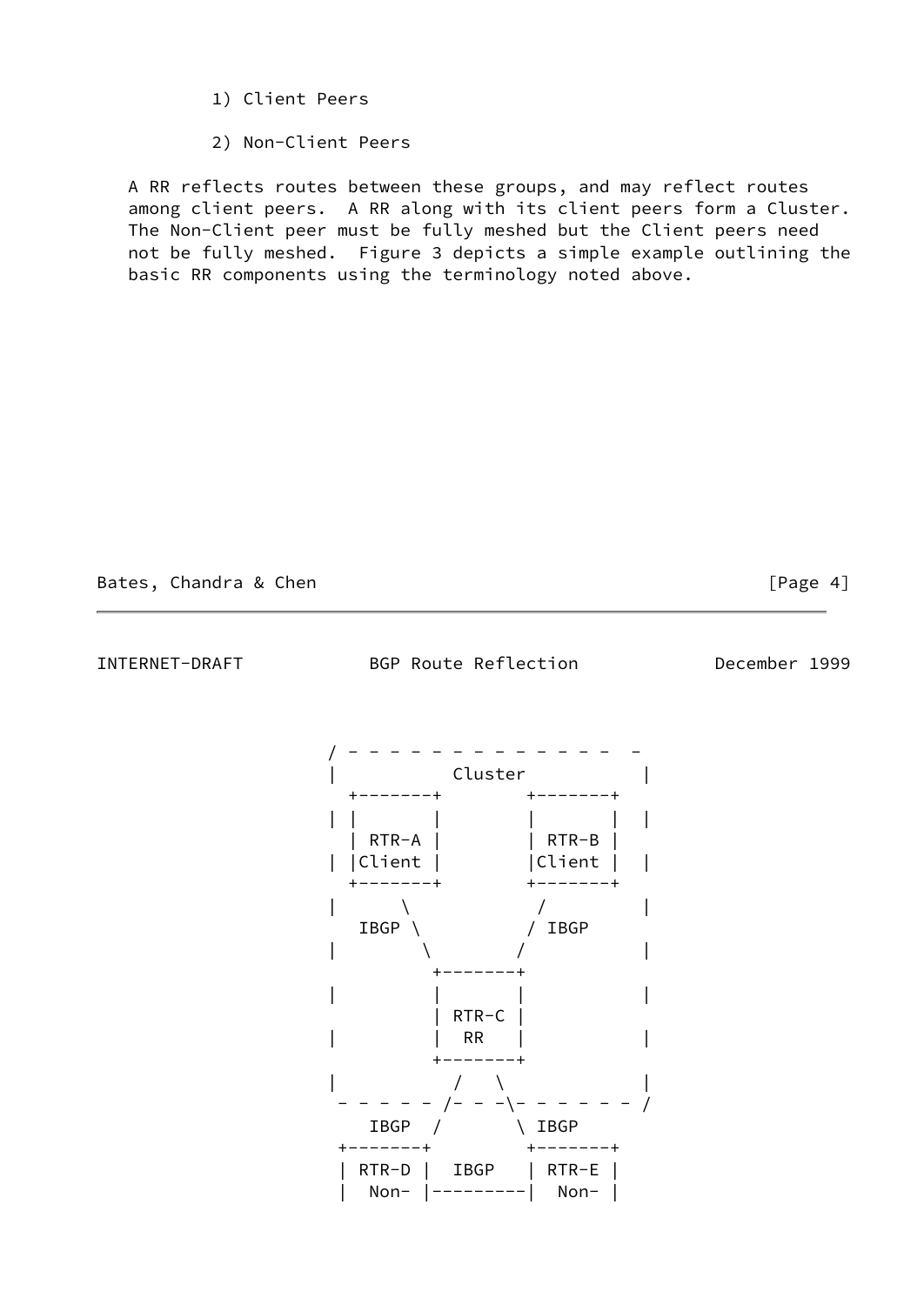| Client | Client |
|--------|--------|
|        |        |

Figure 3: RR Components

<span id="page-5-0"></span>[5](#page-5-0). Operation

 When a RR receives a route from an IBGP peer, it selects the best path based on its path selection rule. After the best path is selected, it must do the following depending on the type of the peer it is receiving the best path from:

1) A Route from a Non-Client IBGP peer

Reflect to all the Clients.

2) A Route from a Client peer

 Reflect to all the Non-Client peers and also to the Client peers. (Hence the Client peers are not required to be fully meshed.)

 An Autonomous System could have many RRs. A RR treats other RRs just like any other internal BGP speakers. A RR could be configured to

Bates, Chandra & Chen **Exercise 2018** [Page 5]

INTERNET-DRAFT BGP Route Reflection December 1999

have other RRs in a Client group or Non-client group.

 In a simple configuration the backbone could be divided into many clusters. Each RR would be configured with other RRs as Non-Client peers (thus all the RRs will be fully meshed.). The Clients will be configured to maintain IBGP session only with the RR in their cluster. Due to route reflection, all the IBGP speakers will receive reflected routing information.

 It is possible in a Autonomous System to have BGP speakers that do not understand the concept of Route-Reflectors (let us call them conventional BGP speakers). The Route-Reflector Scheme allows such conventional BGP speakers to co-exist. Conventional BGP speakers could be either members of a Non-Client group or a Client group. This allows for an easy and gradual migration from the current IBGP model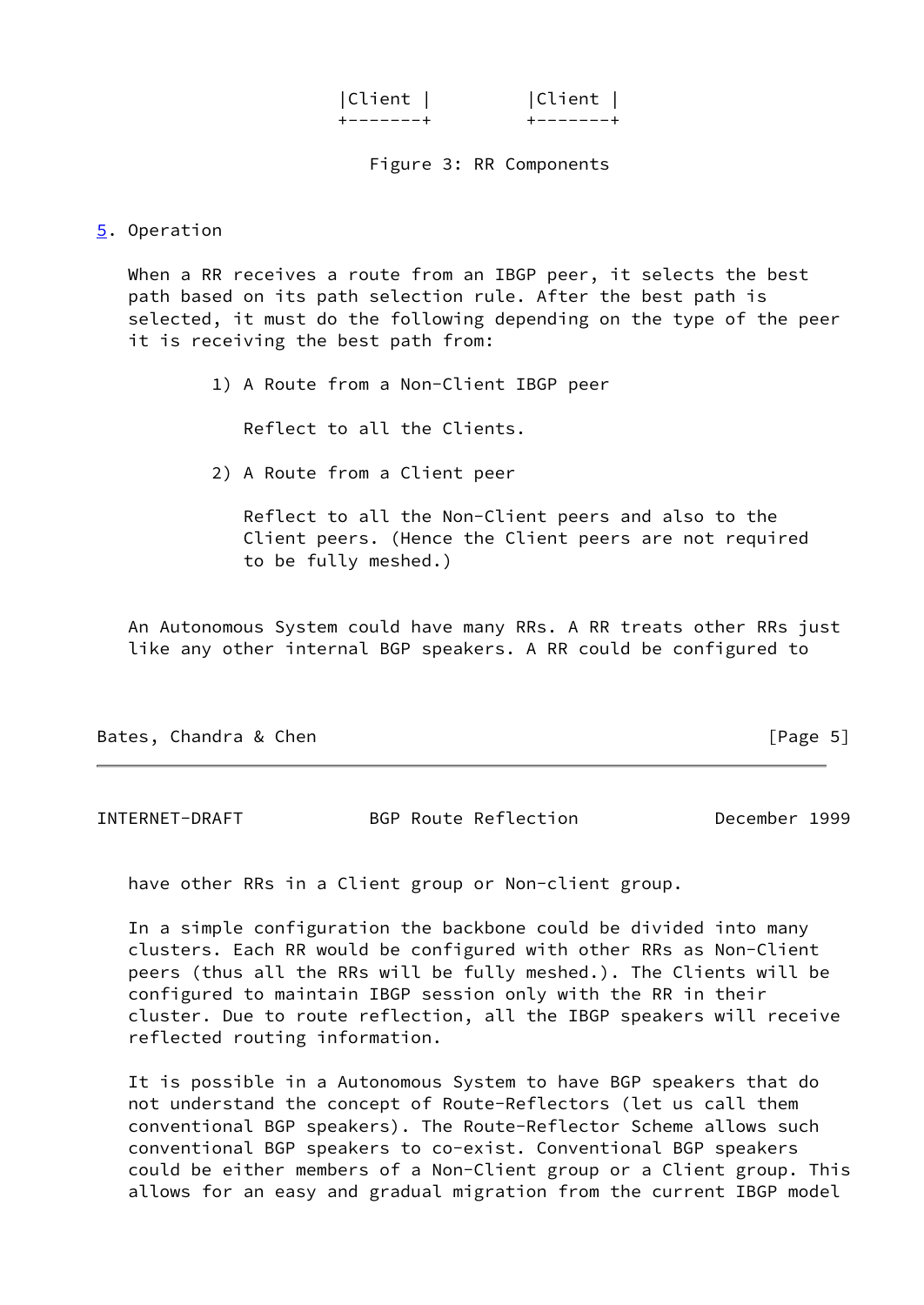to the Route Reflection model. One could start creating clusters by configuring a single router as the designated RR and configuring other RRs and their clients as normal IBGP peers. Additional clusters can be created gradually.

### <span id="page-6-0"></span>[6](#page-6-0). Redundant RRs

 Usually a cluster of clients will have a single RR. In that case, the cluster will be identified by the ROUTER\_ID of the RR. However, this represents a single point of failure so to make it possible to have multiple RRs in the same cluster, all RRs in the same cluster can be configured with a 4-byte CLUSTER\_ID so that an RR can discard routes from other RRs in the same cluster.

### <span id="page-6-1"></span>[7](#page-6-1). Avoiding Routing Information Loops

 When a route is reflected, it is possible through mis-configuration to form route re-distribution loops. The Route Reflection method defines the following attributes to detect and avoid routing information loops:

#### ORIGINATOR\_ID

 ORIGINATOR\_ID is a new optional, non-transitive BGP attribute of Type code 9. This attribute is 4 bytes long and it will be created by a RR in reflecting a route. This attribute will carry the ROUTER\_ID of the originator of the route in the local AS. A BGP speaker should not create an ORIGINATOR\_ID attribute if one already exists. A router which recognizes the ORIGINATOR\_ID attribute should ignore a route received with its ROUTER\_ID as the ORIGINATOR\_ID.

| Bates, Chandra & Chen | [Page 6] |  |
|-----------------------|----------|--|
|                       |          |  |

INTERNET-DRAFT BGP Route Reflection December 1999

CLUSTER\_LIST

 Cluster-list is a new optional, non-transitive BGP attribute of Type code 10. It is a sequence of CLUSTER\_ID values representing the reflection path that the route has passed. It is encoded as follows:

0 1 2 3 4 5 6 7 8 9 0 1 2 3 4 5 6 7 8 9 0 1 2 3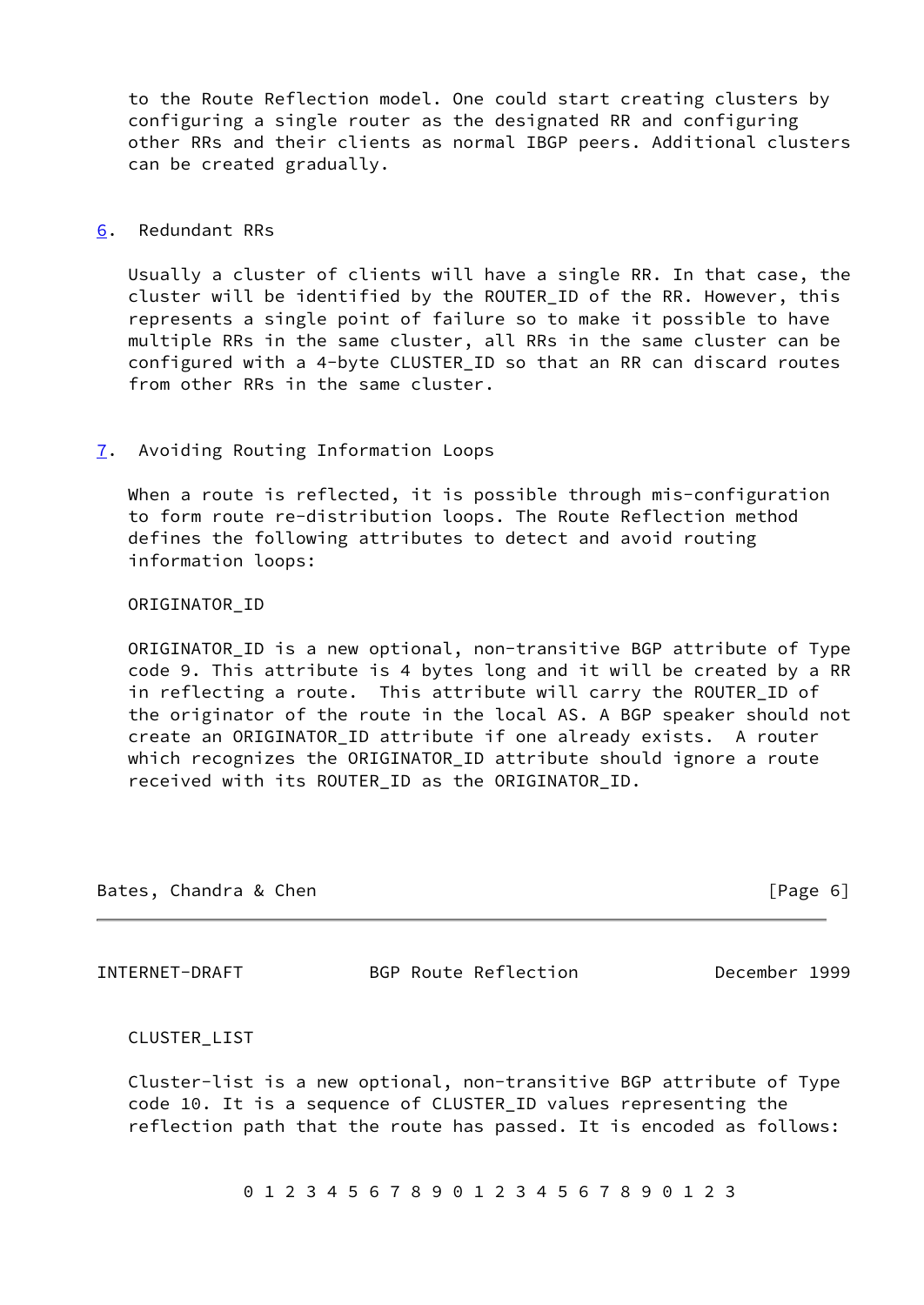|  |  |  | Attr. Flags   Attr. Type Code  Length | value $\ldots$ |
|--|--|--|---------------------------------------|----------------|
|  |  |  |                                       |                |

Where Length is the number of octets.

 When a RR reflects a route, it must prepend the local CLUSTER\_ID to the CLUSTER\_LIST. If the CLUSTER\_LIST is empty, it must create a new one. Using this attribute an RR can identify if the routing information is looped back to the same cluster due to mis configuration. If the local CLUSTER\_ID is found in the cluster-list, the advertisement received should be ignored.

<span id="page-7-0"></span>[8](#page-7-0). Implementation Considerations

 Care should be taken to make sure that none of the BGP path attributes defined above can be modified through configuration when exchanging internal routing information between RRs and Clients and Non-Clients. Their modification could potential result in routing loops.

 In addition, when a RR reflects a route, it should not modify the following path attributes: NEXT\_HOP, AS\_PATH, LOCAL\_PREF, and MED. Their modification could potential result in routing loops.

<span id="page-7-1"></span>**[9](#page-7-1).** Configuration and Deployment Considerations

 The BGP protocol provides no way for a Client to identify itself dynamically as a Client of an RR. The simplest way to achieve this is by manual configuration.

 One of the key component of the route reflection approach in addressing the scaling issue is that the RR summarizes routing information and only reflects its best path.

 Both MEDs and IGP metrics may impact the BGP route selection. Because MEDs are not always comparable and the IGP metric may differ

Bates, Chandra & Chen **Exercise 2018** [Page 7]

INTERNET-DRAFT BGP Route Reflection December 1999

for each router, with certain route reflection topologies the route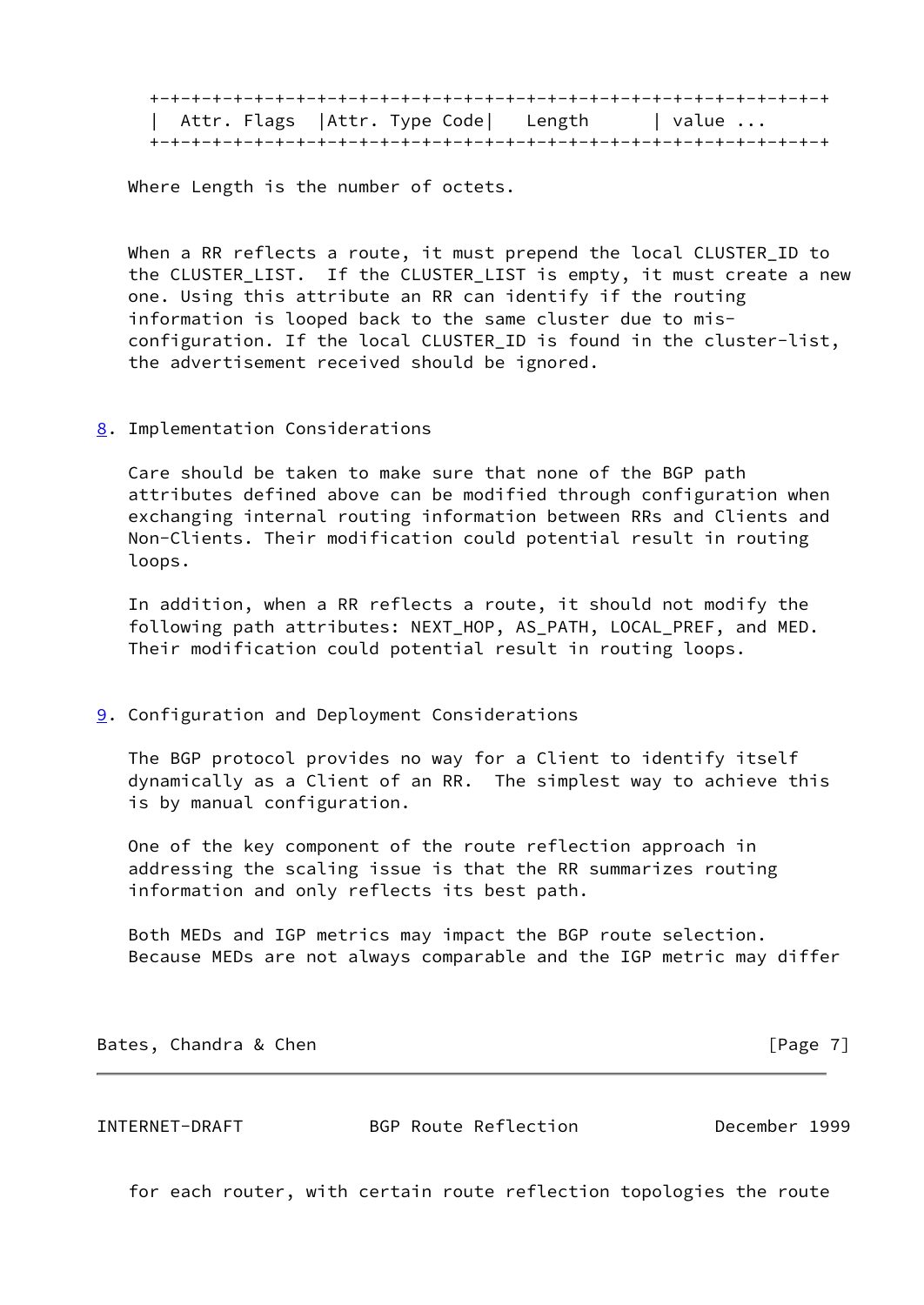reflection approach may not yield the same route selection result as that of the full IBGP mesh approach. A way to make route selection the same as it would be with the full IBGP mesh approach is to make sure that route reflectors are never forced to perform the BGP route selection based on IGP metrics which are significantly different from the IGP metrics of their clients, or based on incomparable MEDs. The former can be achieved by configuring the intra-cluster IGP metrics to be better than the inter-cluster IGP metrics, and maintaining full mesh within the cluster. The latter can be achieved by:

- o setting the local preference of a route at the border router to reflect the MED values.
- o or by making sure the AS-path lengths from different ASs are different when the AS-path length is used as a route selection criteria.
- o or by configuring community based policies using which the reflector can decide on the best route.

 One could argue though that the latter requirement is overly restrictive, and perhaps impractical in some cases. One could further argue that as long as there are no routing loops, there are no compelling reasons to force route selection with route reflectors to be the same as it would be with the full IBGP mesh approach.

 To prevent routing loops and maintain consistent routing view, it is essential that the network topology be carefully considered in designing a route reflection topology. In general, the route reflection topology should congruent with the network topology when there exist multiple paths for a prefix. One commonly used approach is the POP-based reflection, in which each POP maintains its own route reflectors serving clients in the POP, and all route reflectors are fully meshed. In addition, clients of the reflectors in each POP are often fully meshed for the purpose of optimal intra-POP routing, and the intra-POP IGP metrics are configured to be better than the inter-POP IGP metrics.

## <span id="page-8-0"></span>[10.](#page-8-0) Security

 This extension to BGP does not change the underlying security issues inherent in the existing IBGP  $\lceil \frac{5}{2} \rceil$ .

### <span id="page-8-1"></span>[11.](#page-8-1) Acknowledgments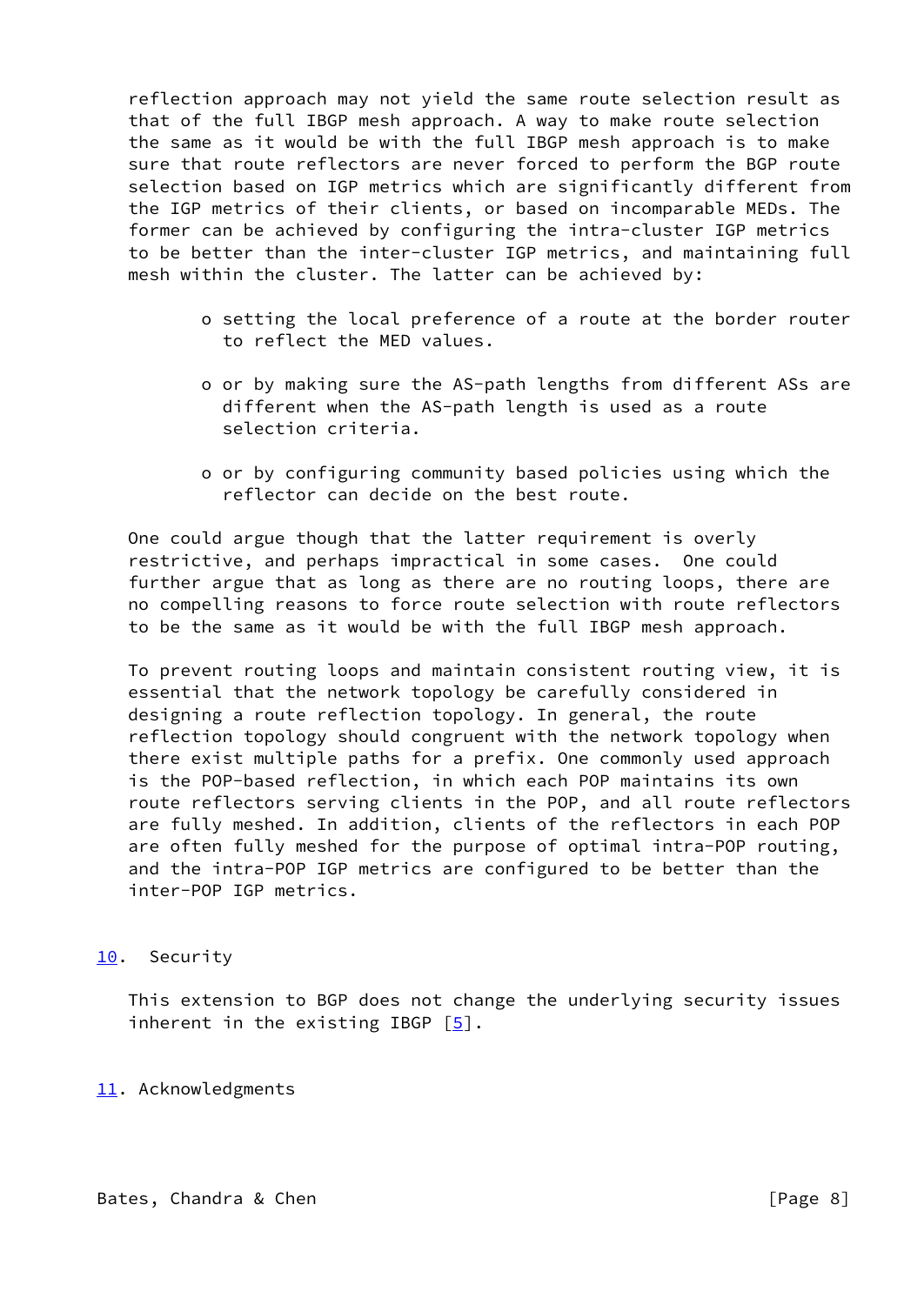The authors would like to thank Dennis Ferguson, John Scudder, Paul Traina and Tony Li for the many discussions resulting in this work. This idea was developed from an earlier discussion between Tony Li and Dimitri Haskin.

 In addition, the authors would like to acknowledge valuable review and suggestions from Yakov Rekhter on this document, and helpful comments from Tony Li, Rohit Dube, and John Scudder on [Section 9,](#page-7-1) and from Bruce Cole.

### <span id="page-9-5"></span>[12.](#page-9-5) Appendix Comparison with [RFC 1966](https://datatracker.ietf.org/doc/pdf/rfc1966)

 Several terminologies related to route reflection are clarified, and the reference to EBGP routes/peers are removed.

 The handling of a routing information loop (due to route reflection) by a receiver is clarified and made more consistent.

 The addition of a CLUSTER\_ID to the CLUSTER\_LIST has been changed from "append" to "prepend" to reflect the deployed code.

 The section on "Configuration and Deployment Considerations" has been expanded to address several operational issues.

## <span id="page-9-6"></span>[13.](#page-9-6) References

- <span id="page-9-0"></span> [1] Rekhter, Y., and Li, T., "A Border Gateway Protocol 4 (BGP-4)", [RFC1771](https://datatracker.ietf.org/doc/pdf/rfc1771), March 1995.
- <span id="page-9-1"></span> [2] Haskin, D., "A BGP/IDRP Route Server alternative to a full mesh routing", [RFC1863](https://datatracker.ietf.org/doc/pdf/rfc1863), October 1995.
- <span id="page-9-2"></span> [3] Traina, P. "Limited Autonomous System Confederations for BGP", [RFC1965](https://datatracker.ietf.org/doc/pdf/rfc1965), June 1996.
- <span id="page-9-3"></span> [4] Bates, T., and Chandra, R., "BGP Route Reflection An alternative to full mesh IBGP", [RFC1966](https://datatracker.ietf.org/doc/pdf/rfc1966), June 1996.
- <span id="page-9-4"></span> [5] Heffernan, A., "Protection of BGP Sessions via the TCP MD5 Sig- nature Option", [RFC2385](https://datatracker.ietf.org/doc/pdf/rfc2385), August 1998.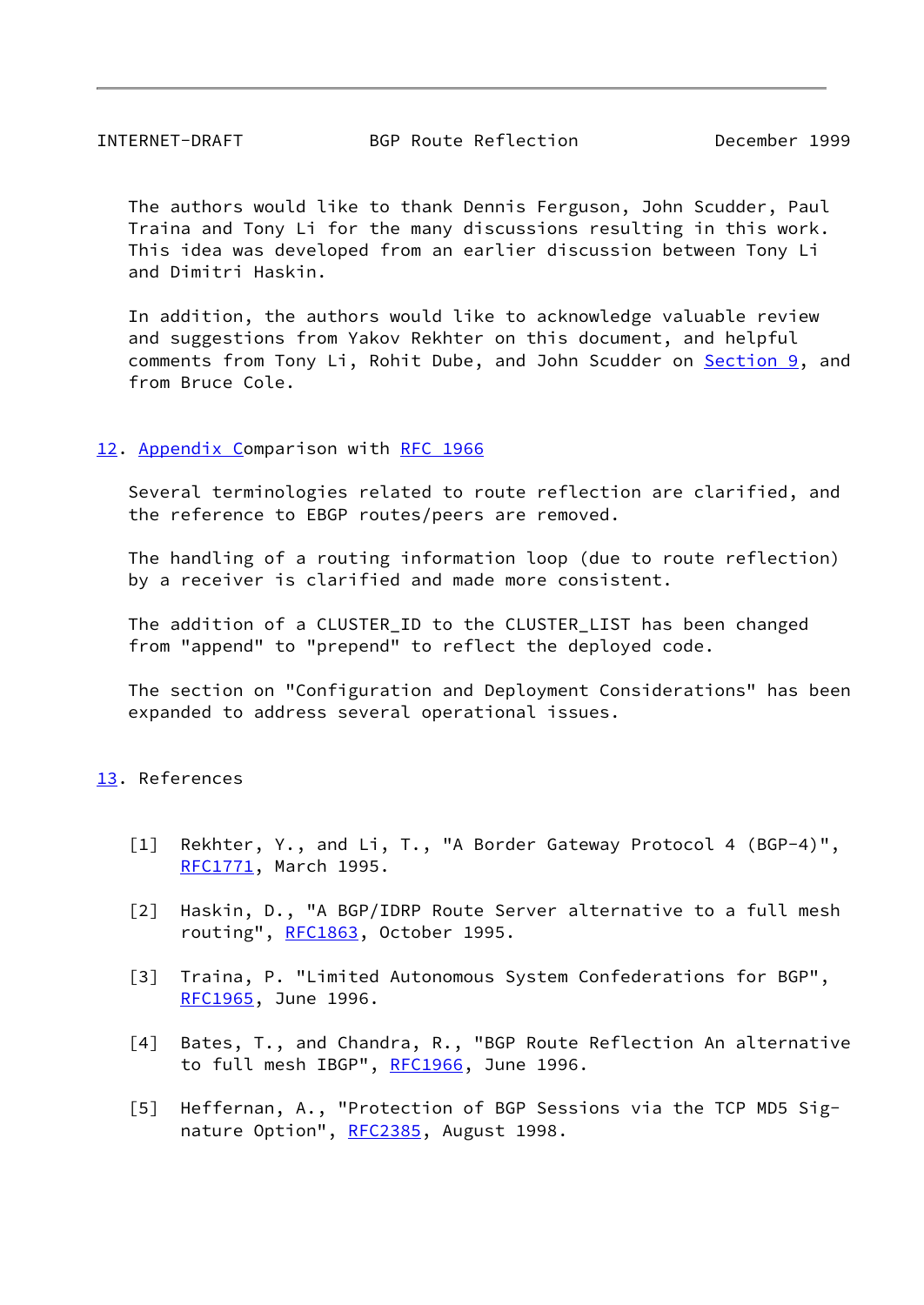## INTERNET-DRAFT BGP Route Reflection December 1999

<span id="page-10-0"></span>[14.](#page-10-0) Author's Addresses

 Tony Bates Cisco Systems, Inc. 170 West Tasman Drive San Jose, CA 95134

email: tbates@cisco.com

 Ravi Chandra Siara Systems, Inc. 1195 Borregas Ave. Sunnyvale, CA 94089

email: rchandra@siara.com

 Enke Chen Siara Systems, Inc. 1195 Borregas Ave. Sunnyvale, CA 94089

email: enke@siara.com